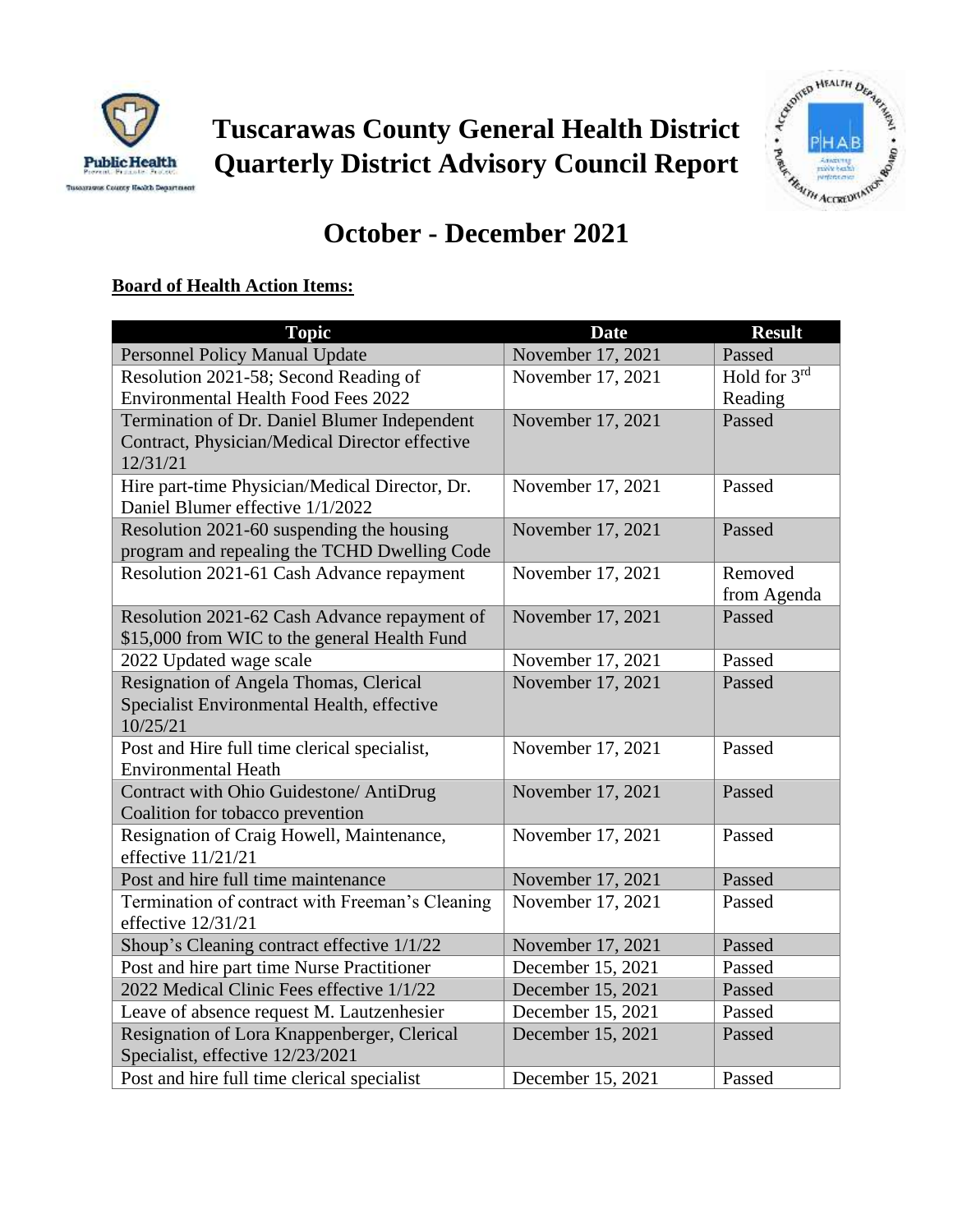| Out of State travel request Autumn Poland,    | December 15, 2021 | Passed |
|-----------------------------------------------|-------------------|--------|
| <b>Health Educator</b>                        |                   |        |
| Variance application for 6868 Mill Rd, Dundee | December 15, 2021 | Passed |
| 2022 budget for T017                          | December 15, 2021 | Passed |
| 2022 budget for T052                          | December 15, 2021 | Passed |
| 2022 budget for T055                          | December 15, 2021 | Passed |
| 2022 budget for T057; Early Childhood Safety  | December 15, 2021 | Passed |
| 2022 budget for T059; Enhanced Operations     | December 15, 2021 | Passed |
| 2022 budget for T060; Mosquito Control        | December 15, 2021 | Passed |
| 2022 budget for T061; Rural Health Clinic     | December 15, 2021 | Passed |
| Resolution 2021-61 Petty Cash                 | December 15, 2021 | Passed |
| Resolution 2021-63 Cash Advance repayment     | December 15, 2021 | Passed |
| Resolution 2021-64 Case Advance repayment     | December 15, 2021 | Passed |
| Resolution 2021-65 Cash Advance repayment     | December 15, 2021 | Passed |

### **Department Highlights:**

#### **October:**

- ➢ There was an 869 COVID-19 case decrease from September to October
- $>$  73 Narcan kits were distributed with 2 known successful reversals
- $\triangleright$  The environmental health department responded to 47 records requests
- ➢ TCHD held a drive through flu vaccine clinic and served 96 people
- ➢ 833 COVID-19 vaccines were administered in October
- ➢ 336 COVID-19 PCR tests were administered with 132 positive results (32% positivity rate)

#### **November:**

- ➢ There were 1,040 COVID-19 cases reported in November
- $\triangleright$  There were 5 chronic hepatitis C cases reported in November which is the highest number reported in 2021
- $\geq 18\%$  of WIC infant participants were breastfed
- ➢ There were 9 animal bites investigated by the Environmental Health Department
- ➢ Trending public health information topics include Antigen take-home tests; quarantine and isolation periods; COVID-19 vaccine boosters and flu shots
- $\geq 1,668$  COVID-19 vaccines were administered by the medical clinic
- ➢ The positivity rate for TCHD administered COVID-19 testing was 43%, this is an 11% increase

#### **December:**

- ➢ The top reported communicable diseases in December were:
	- o COVID-19: 1,807